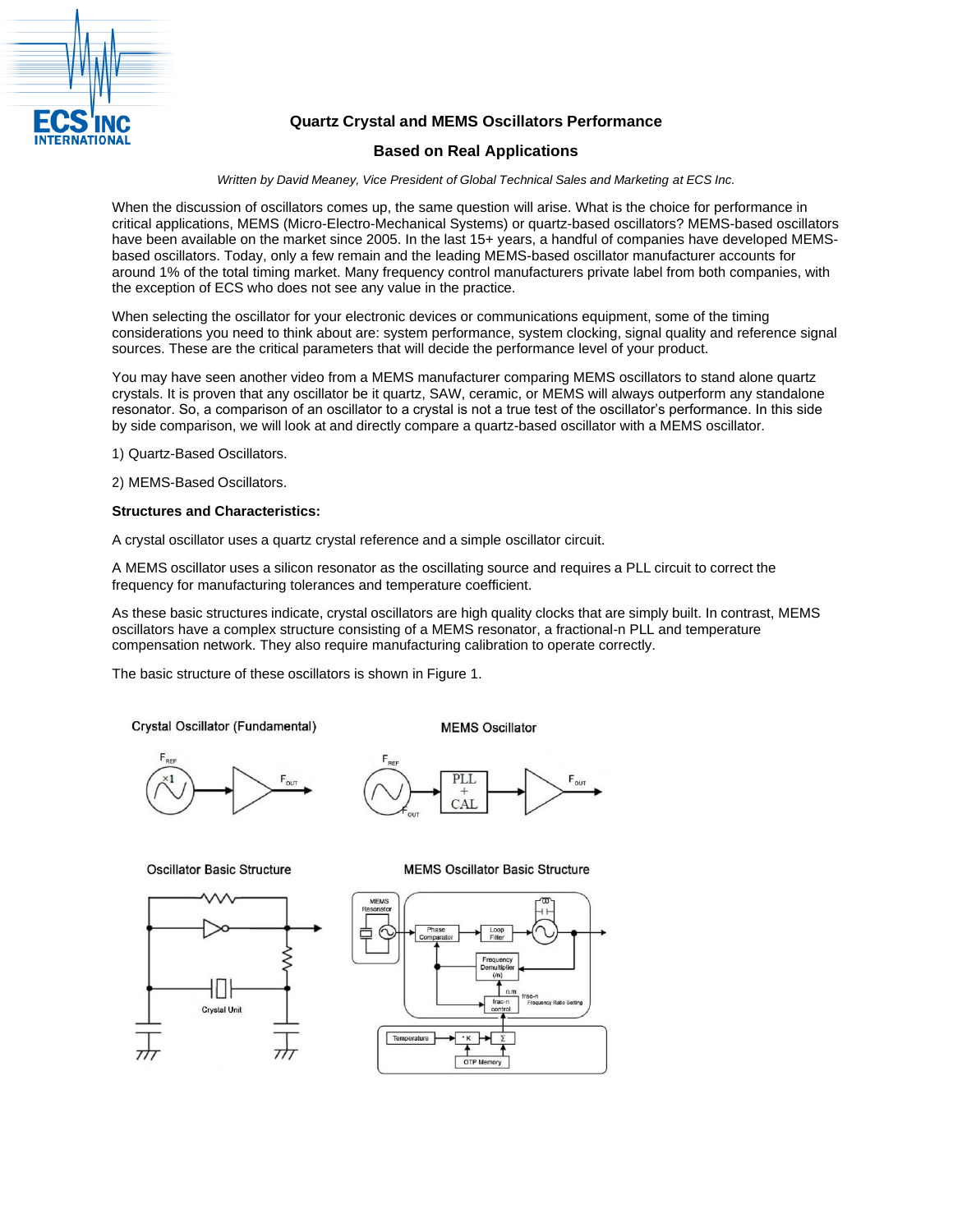

ECS Inc International tested and measured quartz-based oscillators and MEMS-based oscillators and compared them for six parameters which are critical for the design of communications, networking, industrial, and consumer electronic devices. ECS Inc also offers a summary of compiled data:

- 1) **Power Consumption**: How much current is consumed?
- 2) **Oscillator Start Up**: How quickly does the oscillator start after power is applied.
- 3) **Jitter and Phase Noise**: What is the noise performance (a critical factor in communications equipment)?
- 4) **Frequency vs. Temperature Characteristics**: How stable is the frequency with respect to changes in temperature?
- 5) **Frequency Stability**: How stabile is the frequency when measured at 25°C?
- 6) **Vibration Sensitivity:** Performance under adverse conditions
- 7) **Reliability:** Mean time between failures. Also known as (MTBF)
- 8) **Summary:** Overall performance review.

### **1) Power Consumption**

Quartz-based oscillators have much lower power consumption because they have the advantage of a fundamental or harmonic oscillation and a simple circuit structure.

By contrast, MEMS-based oscillators consume more power because they have more circuitry. The PLL and LCVCO raise the total power consumption. As a result, the MEMS oscillator draws 6.09 mA and the standard quartz oscillator draws about 3.16 mA, that's two times more current needed by the MEMS to only achieve comparable jitter and phase noise levels to the quartz oscillator.

Figure 2: Power Consumption Measurements for MEMS and Quartz Oscillators 40 MHz.

| Vol. (V) | <b>MEMS</b> | <b>OSC</b>  |
|----------|-------------|-------------|
|          | 40 MHz (mA) | 40 MHz (mA) |
| 2.2      | 5.19        | 2.15        |
| 2.4      | 5.36        | 2.25        |
| 2.6      | 5.53        | 2.51        |
| 2.8      | 5.71        | 2.65        |
| 3.0      | 5.90        | 2.86        |
| 3.2      | 6.09        | 3.16        |
| 3.4      | 6.24        | 3.41        |
| 3.6      | 6.45        | 3.66        |
| 3.8      | 6.63        | 3.94        |
| 4.0      | 6.81        | 4.19        |



## **2) Oscillator Start-Up Characteristics**

Comparing the stability of an oscillator as they are powered up, the quartz oscillator achieves 1 ppm accuracy almost as soon as power comes on. While the MEMS oscillator struggles to get to 2 ppm accuracy. After startup, the quartz oscillator is stable, but as you can see the MEMS oscillator is exhibiting frequency tremors as the PLL and LVCO try to stabilize. As shown in Figure 3 below.

Today, more than ever, fast startup is important. Whether it's in a consumer product, automation, or a military application, today's electronics need to be powered off and on to increase battery life or bring a system online. Clocks to be up and running steady when needed. Using an oscillator with faster startup and stabilization, like the quartz oscillator from ECS Inc., allows shorter wakeup cycles and longer battery life.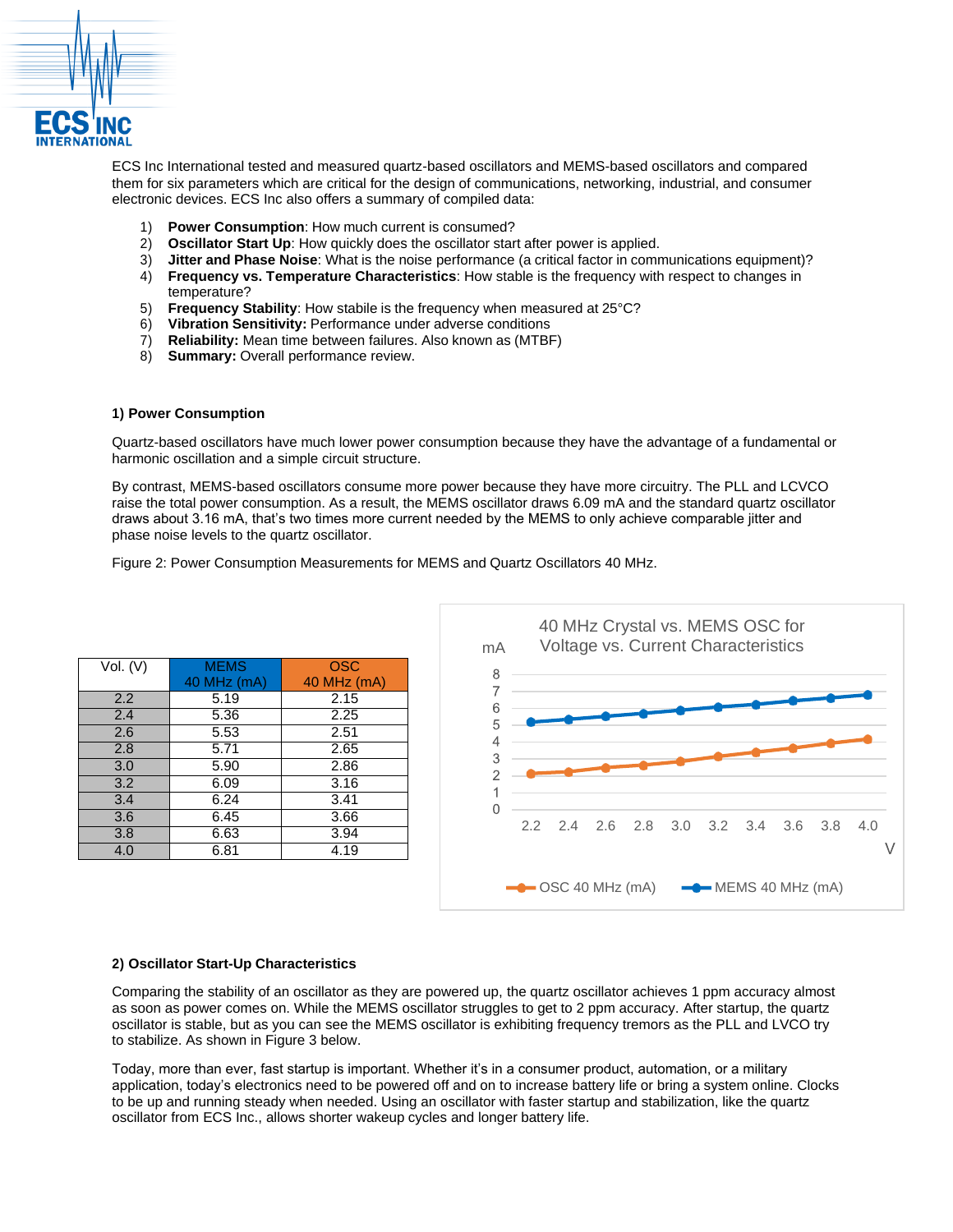

Figure 3: Oscillator Start-Up Characteristics 40 MHz

| <b>MEMS</b>  | OSC          |
|--------------|--------------|
| 40 MHz (ppm) | 40 MHz (ppm) |
| 2.15         | 0.28         |
| 2.23         | 1.03         |
| 2.25         | 0.85         |
| 2.40         | 0.75         |
| 2.53         | 0.95         |
| 2.58         | 1.15         |
| 2.65         | 1.05         |
| 2.80         | 1.08         |
| 2.90         | 1.03         |
| 3.03         | 0.88         |
|              |              |



# **3) Jitter and Phase Noise**

## **A) Jitter**

We choose off the shelf comparably priced oscillators. One with a MEMS-based resonator and one with a quartzbased resonator. When measuring the jitter of the MEMS oscillator from 12 kHz to 20 MHz, we get 1.5 pS rms jitter measured. When testing the quartz-based crystal oscillator across the SONET bandwidth of 12 kHz to 20 MHz we achieve a 0.18 pS rms jitter. This is nearly eight times better than the MEMS oscillator. The ECS part was selected for the comparison because it is a "standard oscillator" used in many applications and manufactured in large volume. See Figure 4 below.

# **B) Phase Noise**

Laboratory measurements also demonstrate that the quartz oscillators have much better phase noise than the MEMS oscillators.

MEMS oscillators have higher phase noise for low offsets because the silicon resonator has poor "Q" or Quality factor as compared to quartz. At 10 Hz, the quartz oscillator has 36 dB better phase noise than the MEMS oscillator. Phase noise at low offsets is critical for wireless communications and can cause some errors in optical communications. MEMS oscillators also have higher phase noise for high offsets (12 kHz to 20 MHz) because they use a low-Q LC oscillator for the PLL circuit.

|   | <b>Offset</b> | Quartz      | <b>MEMS</b> | Quartz "Q" | Power  |
|---|---------------|-------------|-------------|------------|--------|
| 1 | $10$ Hz       | $-61.5175$  | $-25.133$   | 36 dB      | dBc/Hz |
| 2 | 100 Hz        | $-101.3365$ | -77.9268    | 23 dB      | dBc/Hz |
| 3 | 1 kHz         | $-134.5445$ | $-123.1119$ | 11 dB      | dBc/Hz |
| 4 | $10$ kHz      | $-154.5955$ | $-131.5033$ | 23 dB      | dBc/Hz |
| 5 | 100 kHz       | $-160.8985$ | $-132.5086$ | 28 dB      | dBc/Hz |
| 6 | 1 MHz         | -162.6733   | $-141.995$  | 21 dB      | dBc/Hz |
| 7 | 5 MHz         | $-163.0239$ | $-152.1887$ | 11dB       | dBc/Hz |
| 8 | 10 MHz        | $-161.9452$ | -154.8769   | 7 dB       | dBc/Hz |
| 9 | 20 MHz        | $-162.4631$ | $-150.8442$ | 12dB       | dBc/Hz |

Figure 4: Phase Noise Performance of Quartz vs. MEMS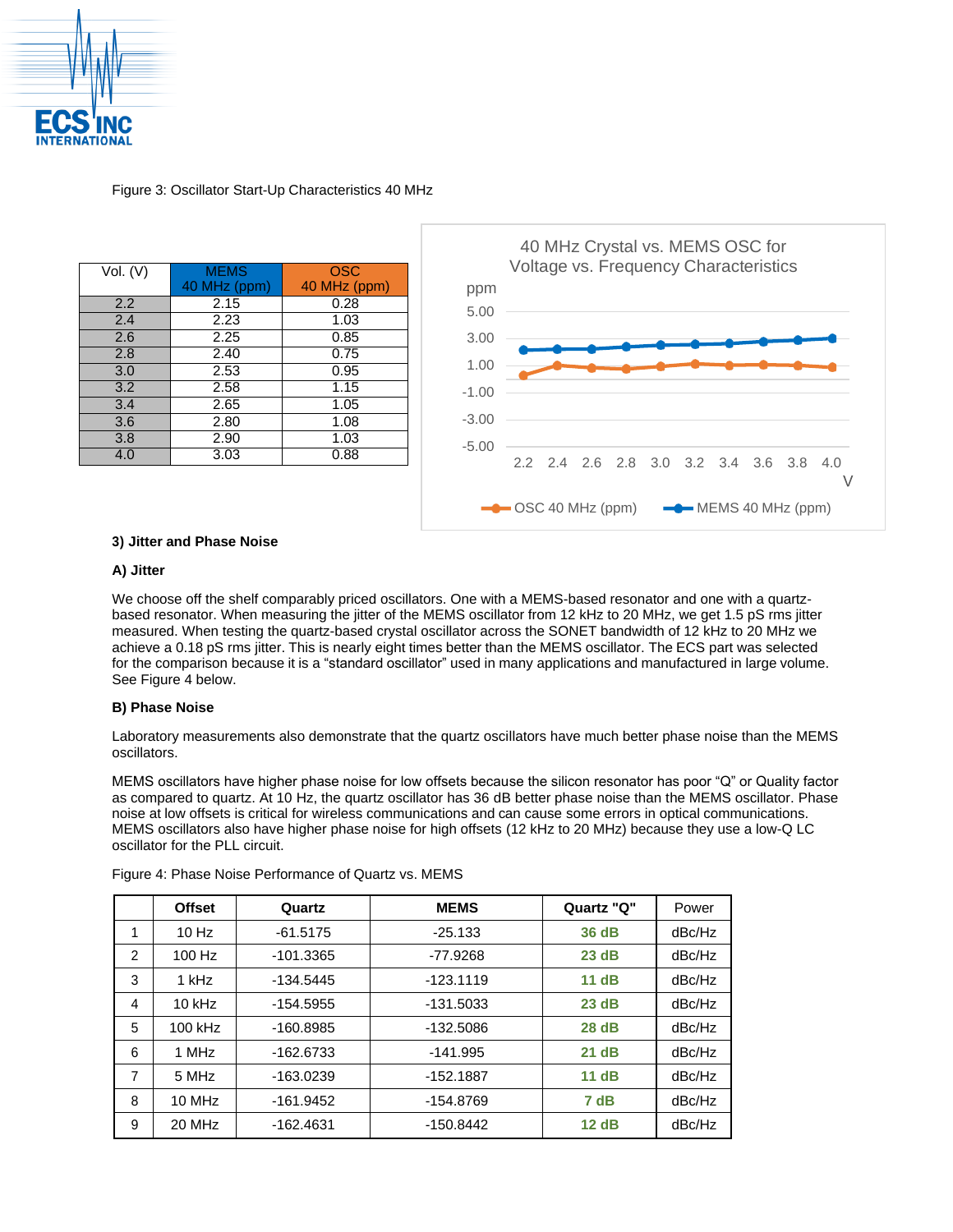

MEMS Oscillators have spurs caused by the fractional-n divider. These spurs occur in-band and cause deterministic jitter (DJ), which degrades system bit error performance. Spur-induced DJ must be considered as part of the jitter budget for all types of circuits: wired, optical, and wireless. Quartz oscillators using fundamental crystals do not have such spurs.



Figure 5: Measured Jitter and Phase Noise for the Compared Oscillators.

# **4) Frequency Stability**

Measurements of frequency stability for each oscillator are shown below in Figure 6. These results are measured at 3.3 V and 25°C for a time of 50 seconds. MEMS has frequency jumps on the order of ±600 ppb, well in excess of most wireless standards. The quartz-based oscillator shows very little movement and is by far more stable.

Figure 6: Quartz Oscillator and MEMS Oscillator Stability Plot



## **5) Frequency Over Temperature Characteristics**

When comparing the Frequency vs. Temperature stability of quartz and MEMS. You see that the quartz-based oscillator follows the continuous cubic curve of an AT crystal and achieves ±25 ppm from -40°C ~ +85°C, which is good enough for most applications.

Looking at the MEMS plot it appears to have better frequency vs. temperature characteristics, but if you look closely you can see that the plot shows frequency jumps caused when the PLL division ratio is adjusted to compensate for changes in temperature. This causes significant Frequency jumps in order to compensate for the considerable frequency drift of the MEMS resonator (30 ppm/ $\textdegree$ C or 3750 ppm -40 $\textdegree$ C ~ +85 $\textdegree$ C)

Quartz is much more stable over temperature than MEMS and offers high "Q" performance. The quartz-based oscillator does not need to employ temperature compensation to maintain stabilities as low as ±10 ppm over the required temperature range. If better stabilities are required, you can add temperature compensation to a quartz oscillator and get stabilities as low as 0.5 ppm over temperature.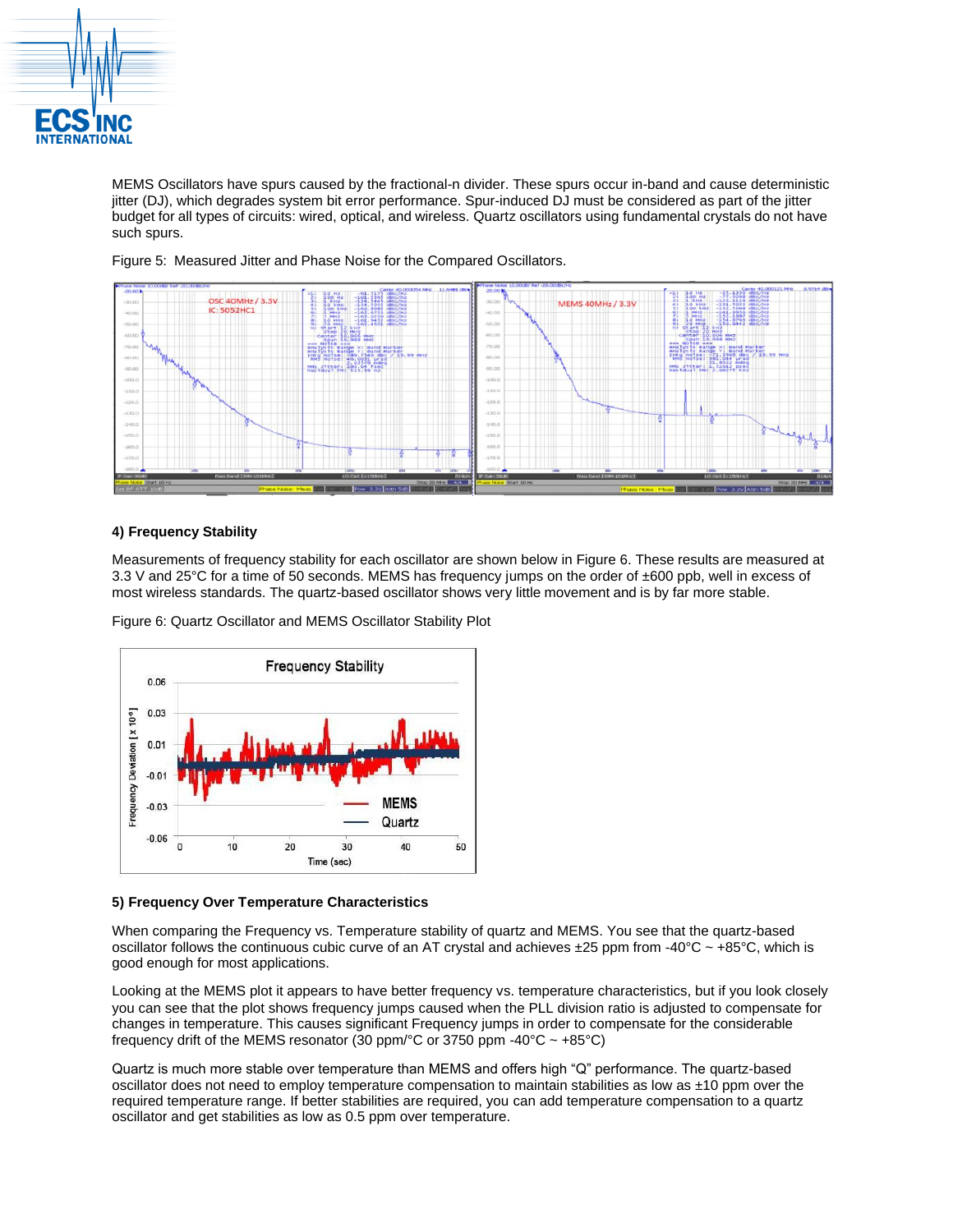

#### Figure 7: Frequency vs. Temperature 40 MHz

| OSC 40M 3.3V Temp.Charat(-40~85deg)<br>ppm<br>IC:5052HC1                                                                                                      | ppm<br>MEMS SO2016 40M 3.3V Temp. Charat(-40~85deg)                                         |
|---------------------------------------------------------------------------------------------------------------------------------------------------------------|---------------------------------------------------------------------------------------------|
| 15<br>12<br>$\Omega$<br>$-25 - 20$<br>65 70 75 80 85<br>35<br>$-15 - 10$<br>25<br>40<br>$-35$<br>10<br>20<br>$-5$<br>$\circ$<br>$-3$<br>deg<br>$-12$<br>$-15$ | $40 -$<br>$-35 - 30 - 25 - 20$<br>50 55 60 65 70 75 80<br>85<br>45<br>20<br>40<br>30<br>deg |

MEMS technology also claims to have other improvements over quartz technology, but when you look closely in these areas you find out that you are more than likely giving up much more than you are getting. In this world, nothing is free.

### **6) Vibration Sensitivity**

MEMS claim performance gain in vibration sensitivity. If we look at the data this is quickly debunked. The typical measured range is specified from the less than one levels up to 2 kHz. Vibration density levels are reduced greatly above 2 kHz. We measure phase jitter integration in the range of 12 kHz to 20 MHz. This range is significantly higher than the maximum vibration level that any customer would specify. With improved quartz geometry's, higher frequency blanks, and better manufacturing process, quartz manufacturers have greatly improved the vibrational sensitivity to those of MEMS.

Vibration sensitivity units of measure are parts per billion per g of vibration (ppb/g)

- A) MEMS vibration sensitivity ranges from 0.01 ppb/g  $\sim$  1 ppb/g.
- B) Quartz vibration sensitivity ranges from 0.1 ppb/g  $\sim$  1 ppb/g

## **7) Reliability (MTBF)**

Mean Time Between Failure (MTBF) for MEMS is stated at 130,000 years, as compared to a quartz device stated at 30,000 years. On the surface a 4:1 ratio of improvement seems like a significant talking point until you consider most products are designed with a less than five-year life cycle. Typically, long life designs are in the ten to fifteen-year life cycle, with a very small group needing as much as twenty years. If you compare the jitter, phase noise, and temperature performance tradeoffs you lose when comparing MEMS versus quartz, you are giving up a tremendous amount of performance today so your product might last for 130,000 years. For reference: Humans have been around for 200,000 years. Civilization for a mere 6,000 years. I think we can all agree that 30,000 years is enough.

#### **8) Summary**

| <b>Indicator Evaluated</b>       | <b>Crystal Oscillator (ECS)</b>   | <b>MEMS Oscillator</b>            |
|----------------------------------|-----------------------------------|-----------------------------------|
| <b>Phase Jitter</b>              | 0.18 <sub>D</sub> S               | 1.5 <sub>D</sub> S                |
| 2) Power Consumption             | $3.16 \text{ mA}$                 | $6.09 \text{ mA}$                 |
| 3) Oscillator Start-Up Time      | $1.5 \text{ mS}$                  | $200 \text{ mS}$                  |
| 4) Frequency Temperature         | 5 ppm/°C or 25 ppm                | 30 ppm/°C or 3750 ppm             |
| Characteristics                  | $-40^{\circ}$ C ~ $+85^{\circ}$ C | $-40^{\circ}$ C ~ $+85^{\circ}$ C |
| <b>Frequency Stability</b><br>5) | Stable                            | <b>Frequency Jumps</b>            |

A summary of evaluation results for indicators  $1 \sim 5$  shown below.

This comparison clearly shows that quartz-based crystal oscillators offer better performance and value when compared to MEMS oscillators for your most critical parameters: power, start-up, jitter and phase noise, frequency, frequency over temperature, and vibrational sensitivity and reliability.

Using quartz-based oscillators gives you a proven performance edge, offers an industry standard package, and minimizes the overall design risk for all electronic equipment, from consumer and industrial to networking. Quartz oscillators have low power and fast startup to improve battery life for handheld consumer applications. Their superior jitter and phase noise performance are ideal for wireless, wired, and high-speed networking and communications.